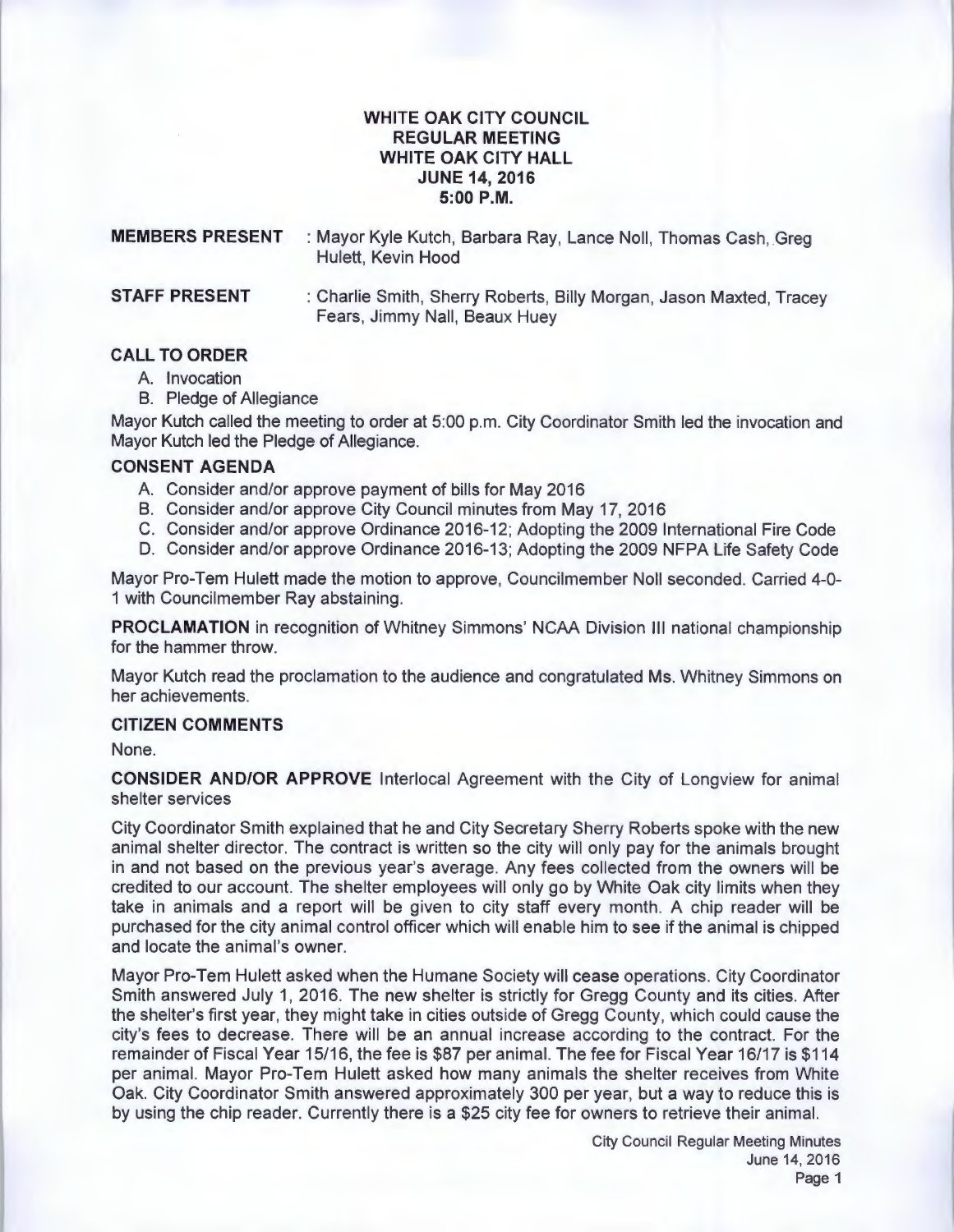Councilmember Cash made the motion to approve, seconded by Councilmember Hood. Carried unanimously.

**EXECUTIVE SESSION** in accordance with Texas Government Code, Subchapter D, Section 551.074: Personnel Matters -

- City Secretary Deliberate the appointment, employment, evaluation, reassignment, duties, discipline, or dismissal of a public officer or employee
- Part-time Fire Department Records Clerk Deliberate the appointment, employment, evaluation, reassignment, duties, discipline, or dismissal of a public officer or employee

Council adjourned to executive session at 5:13 p.m.

**RECONVENE INTO OPEN SESSION** to Consider and/or Act upon any deliberation regarding:

- City Secretary Deliberate the appointment, employment, evaluation, reassignment, duties, discipline, or dismissal of a public officer or employee
- Part-time Fire Department Records Clerk- Deliberate the appointment, employment, evaluation, reassignment, duties, discipline, or dismissal of a public officer or employee

Council reconvened at 5:41 p.m.

Councilmember Ray made the motion to redesignate City Secretary Sherry Roberts title to Assistant City Manager and continue her role as city secretary, seconded by Councilmember Hood. Carried unanimously.

Mayor Pro-Tem Hulett made the motion to retain Jimmy Nail as a part-time compliance officer for the fire department; Councilmember Noll seconded. Carried 4-0-1 with Councilmember Cash abstaining.

## **CITY COORDINATOR ITEMS**

- A. Update on water and wastewater treatment plant construction The walls are under construction on the racetracks. The sludge is being filtered down in order to go from two racetracks down to one for construction purposes; however, the rain is hindering progress.
- B. Update on drainage issues Completed all issues. A new curb was built on Mari-Beth to help with drainage issues. He stated he is still working on the Sheridan's drainage issue and hopefully he will have expense costs by the next city council meeting.

## **ADJOURNMENT**

Motion to adjourn at 5:45 p.m. made by Councilmember Noll, seconded by Councilmember Cash. Carried unanimously.

Noll, seconded by Councilmember<br>
Kyle Kutch, Mayor

City Council Regular Meeting Minutes June 14, 2016 Page 2